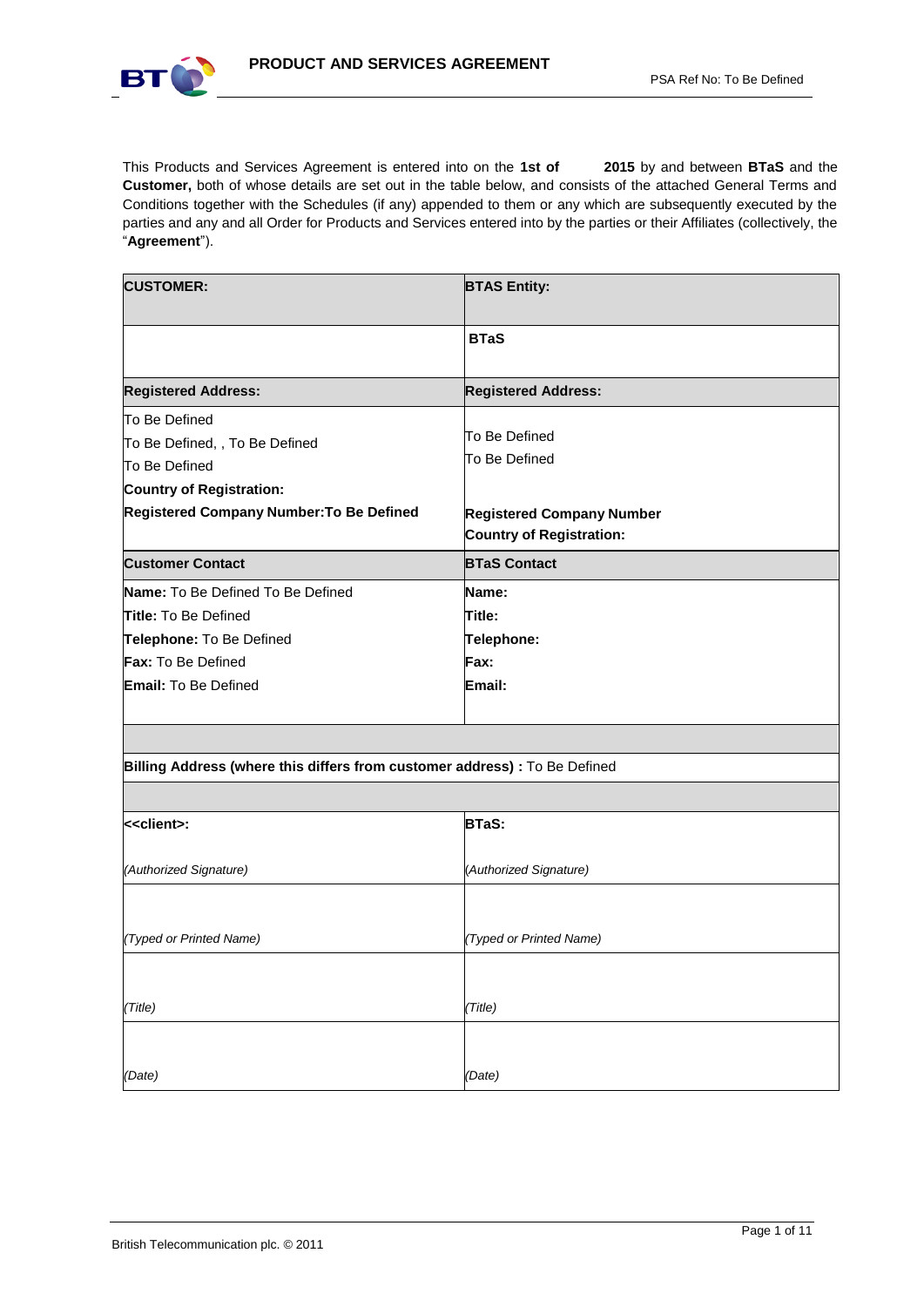

#### **General Terms and Conditions**

#### **1A Definitions and Interpretation**

In this Agreement, the following definitions apply: **"Affiliate"** of a Party means any legal entity controlling, controlled by, or under common control with such Party.

#### "**BT**" means [BT ENTITY NAME].

**"BTAS"** means, with respect to this Agreement, British Telecom Al Saudia that signs the cover sheet.

**"Equipment"** means equipment (including any software) owned or licensed by BTAS and placed on the Customer's premises by BTAS for the provision of a Service.

**"BTASaS Parties"** means the employees, agents and subcontractors of BTAS.

**"Business Day"** means any day which is customarily regarded in the country or locality in which the Products or Services are being provided as a day when business is undertaken, excluding national, public, or bank holidays. If the day on or by which anything is to be performed is not a Business Day, it must be done on or by the following Business Day.

**"Business Hours"** means the local working hours in a Business Day or as specified elsewhere in this Agreement.

**"Charges"** means the fees payable for Products or Services under this Agreement as set out in the Order or the applicable Schedule.

**"Confidential Information**" means all

documentation, technical information, software, know how, business information or other materials (whether written, oral or in electronic form) concerning the business of a Party that are disclosed in confidence by the Party to the other during the term of this Agreement.

**"Content"** means information made available, displayed or transmitted in connection with a Service (including information made available by means of an HTML "hyperlink", third party posting or similar means) including all IPR contained in it, as well as the contents of any bulletin boards or chat forums, and all upgrades, updates, modifications and other versions of them.

**"Customer"** means the Customer entity that signs the cover sheet save that where an Affiliate of the relevant Customer entity enters into an Order with BTAS, the Customer shall mean the Affiliate of the relevant Customer entity signing that Order, but the Customer entity on the Cover Page remains liable that such Affiliate observes any Customer obligations under the Agreement.

**"Customer Equipment"** means equipment (including software), other than BTAS Equipment, used by the Customer in connection with a Service. **General Terms and Conditions"** means these

# terms and conditions.

**"IPR"** means any patent, copyright, database right, design right, community design right, semiconductor topography right, registered design, rights in confidential information and know-how, or any similar right in any part of the world and shall include any applications for the registration of any such rights capable of registration in any part of the world.

**"Minimum Period of Service"** means a period of time beginning on the OSD during which a Service will be provided by BTAS. The Minimum Period of Service will be specified in a Schedule, Service Annex or Order.

**"Month"** means a calendar month.

**"Operational Service Date"** or "**OSD"** means the date on which any Service or part of a Service is first made available to the Customer by BTAS or the date when the Customer first starts to use such Service (or part of the Service), whichever date is earlier.

**"Order"** means an order signed by both Parties under this Agreement.

**"Party"** means either BTAS, BT or the Customer and **"Parties"** means both BTAS, BT and the Customer.

**"Products"** or "BTAS Provided Equipment" means equipment and/or Software sold to the Customer as set out in an Order.

**"Regulated Service"** shall mean any Services that are subject to: (i) mandatory conditions that are imposed by an authorised regulator on BTAS or BT and any notifications, determinations, directions, decisions and the like related thereto; (ii) a specific ruling against BTAS or BT a relevant governmental body; and/or (iii) any formal or informal

undertakings or assurances (however described) governing the conduct of BTor BTAS's electronic communications business, that is subject to tariff or other analogous regulation issued by a regulatory authority within the territory in which the Service is provided having jurisdiction over

telecommunications services or any statute applicable to the provision of such Services.

**"Schedule"** means any one or more schedules (including any Service Annexes) that form part of this Agreement describing the Products or Services. **"Service"** means each service described in any Schedule and/or Service Annex and/or applicable Order(s).

**"Service Annex**" means any annexure to any Schedule.

**"Site**" means the place specified in an Order or Schedule at which BTAS provides a Product or Service.

**"Software"** means the software to be licensed to the Customer as specified in an Order or Schedule (as applicable) together with any embedded software and necessary for the use of, the BTAS Equipment.

**"User"** means any end-user who is allowed by the Customer to use or access a Service or Product.

In this Agreement, headings and bold type are for convenience only and do not affect the interpretation of this Agreement, and, unless the context otherwise requires, words importing the singular include the plural and vice-versa.

#### **1 Order of Precedence**

In the event of a conflict among the documents constituting this Agreement, the order of precedence shall be as follows, in decreasing order:

- $(a)$  Any provisions (including any tariff(s) those apply to Regulated Services;
- (b) The applicable Service Annex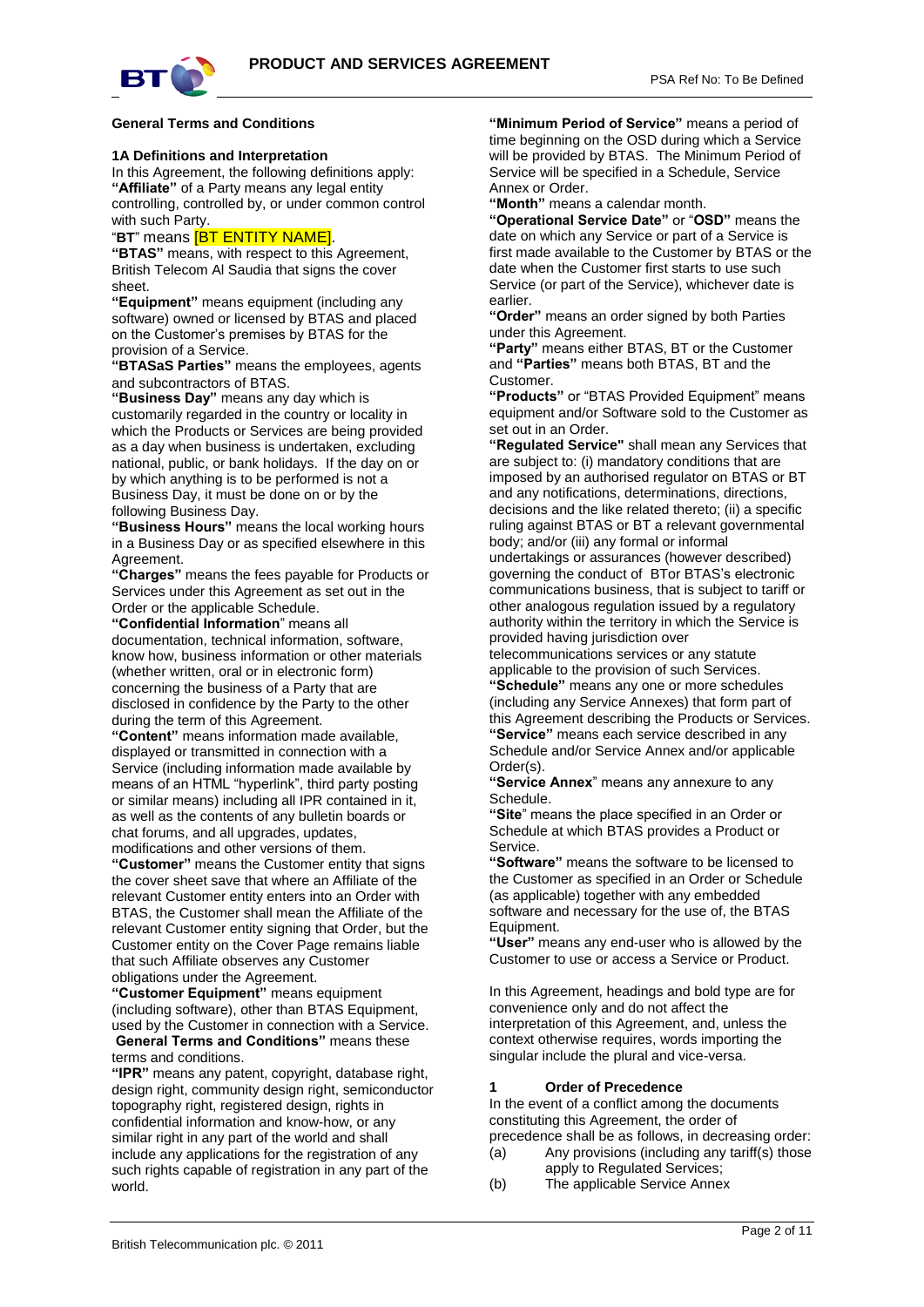

- 
- (c) Schedules; (d) These General Terms and Conditions;
- (e) Orders.

# **2 Effective Date**

This Agreement is effective when signed by authorised representatives of both Parties ("Effective Date") and shall continue until terminated in accordance with its terms.

# **3 BTAS's Obligations**

3.1 BTAS shall provide the Products and Services to the Customer in accordance with the Agreement. The duration of each Service will be set out in the applicable Schedule or Order.

3.2 BTAS shall comply with all reasonable health and safety rules and regulations and security requirements that apply at a Site that have been notified to and agreed by BTAS in writing.

3.3 BTAS will use reasonable care in the removal of any BTAS Equipment at termination and leave the Customer premises in an appropriate condition. 3.4 Provided that BTASaS gives the Customer as much notice as reasonably practicable, BTASaS may occasionally:

(a) suspend a Service in an event of emergency and/or to safeguard the integrity and security of its network and/or repair or enhance the performance of its network;

(b) for operational reasons, change the technical specification of the Service, provided that any such change does not materially decrease or impair performance of the Service; or

(c) provide an alternative, equivalent service, where it becomes necessary to do so.

## **4 The Customer's Obligations**

4.1 Without prejudice to Clause 9.1, where the Customer is responsible for any preparatory activities required by BTAS in order to supply the Products and/or Services, the Customer shall ensure that all such preparatory work, information, items or consents are completed, made available or obtained (as relevant) at its own cost in sufficient time to allow BTAS to complete its work and deliver the relevant Products and/or Services. If the Customer moves or changes the location of any BTAS Equipment without BTAS's prior written consent, BTAS may recover any additional cost or expense incurred by BTAS as a result of any lost or wasted time associated with attempting to locate the BTAS Equipment or any failed visits as a consequence of that action by the Customer. 4.2 Subject to Clause 14, If the Customer delays or fails to perform its obligations under Clauses 4.1 or 9.1, then at BTAS's option, BTAS may: (i) change the delivery date or cancel the relevant Order(s) and charge the Customer for any applicable termination Charges as set forth in clause 5.1 below; or (ii) invoice the Customer for any reasonable Charges incurred for any work that is performed by BTAS on behalf of the Customer and that is directly attributable to the Customer's failure to perform or delay where such work is necessary to provide the Products and/or the Services. Except in the case of an emergency, BTAS shall seek to notify the Customer in advance of its intention to invoke this clause.

4.3 If BTAS must provide another Product or Service due to incomplete or inaccurate information provided by the Customer, additional one-time and/or recurring Charges may be applied as a result of the additional costs BTAS has directly (or indirectly in case BTAS has used a third party supplier or manufacturer) incurred due to such change

4.4 The Customer will comply with BT or BTAS's reasonable requests that are necessary for reasons of health and safety, environment, sustainability, security or the quality and/or performance of any Products and/or Services provided to the Customer. The Customer will, upon reasonable notice from BTAS, allow BTAS and BTAS Parties access to the Sites as may be reasonably necessary for the performance by BTAS of its obligations under this Agreement, including the installation or maintenance of BTAS Equipment or Products and the recovery or removal of any BTAS Equipment.

### **5 Orders**

5.1 Unless otherwise stated in a Schedule or Order, the Customer may cancel the delivery of Products or provision of Services before the relevant OSD, but will be responsible for any termination charges as set out in the applicable Schedule or Order or, if none are specified, any costs BT or BTAS has incurred until the moment of cancellation, provided there shall be no right to cancel the delivery of any Products that have been ordered or shipped from a third party manufacturer unless otherwise agreed with that third party manufacturer.

5.2 BTAS may accept instructions from a person who BTAS reasonably believes is acting with the Customer's authority.

## **6 Charges**

6.1 The Charges for the Products and Services are set out in the applicable Schedule or Order. 6.2 The Customer shall pay all Charges for the Products and Services within thirty (30) days of the date of BTAS's invoice, without any set-off, counterclaim or deduction. Where applicable, BTAS may set-off any amounts it owes to the Customer against any amounts owed by the Customer to BTAS under this Agreement.

6.3 Unless provided otherwise in a Schedule or Order, BTAS will invoice and the Customer will pay all Charges in United States Dollar (US\$). Charges are exclusive of all applicable taxes (including but not limited to value-added, sales, use and excise taxes), customs duties, and regulatory and other fees or surcharges (together "Taxes"), relating to the provision of Products and Services under this Agreement. The Customer will pay all such Taxes including those paid or payable by BTAS that under applicable law are permitted to be passed on by BTAS to the Customer, and are customarily passed on to customers by telecommunication service providers (but for the avoidance of douBTaS exclusive of taxes on the net income or net worth of BTAS), and any related interest and penalties for Products or Services supplied under this Agreement, except to the extent a valid exemption certificate is provided by the Customer to BTAS prior to the delivery of any Products or Services. 6.4 In the event that payment of any amount of the Charges becomes subject to withholding tax,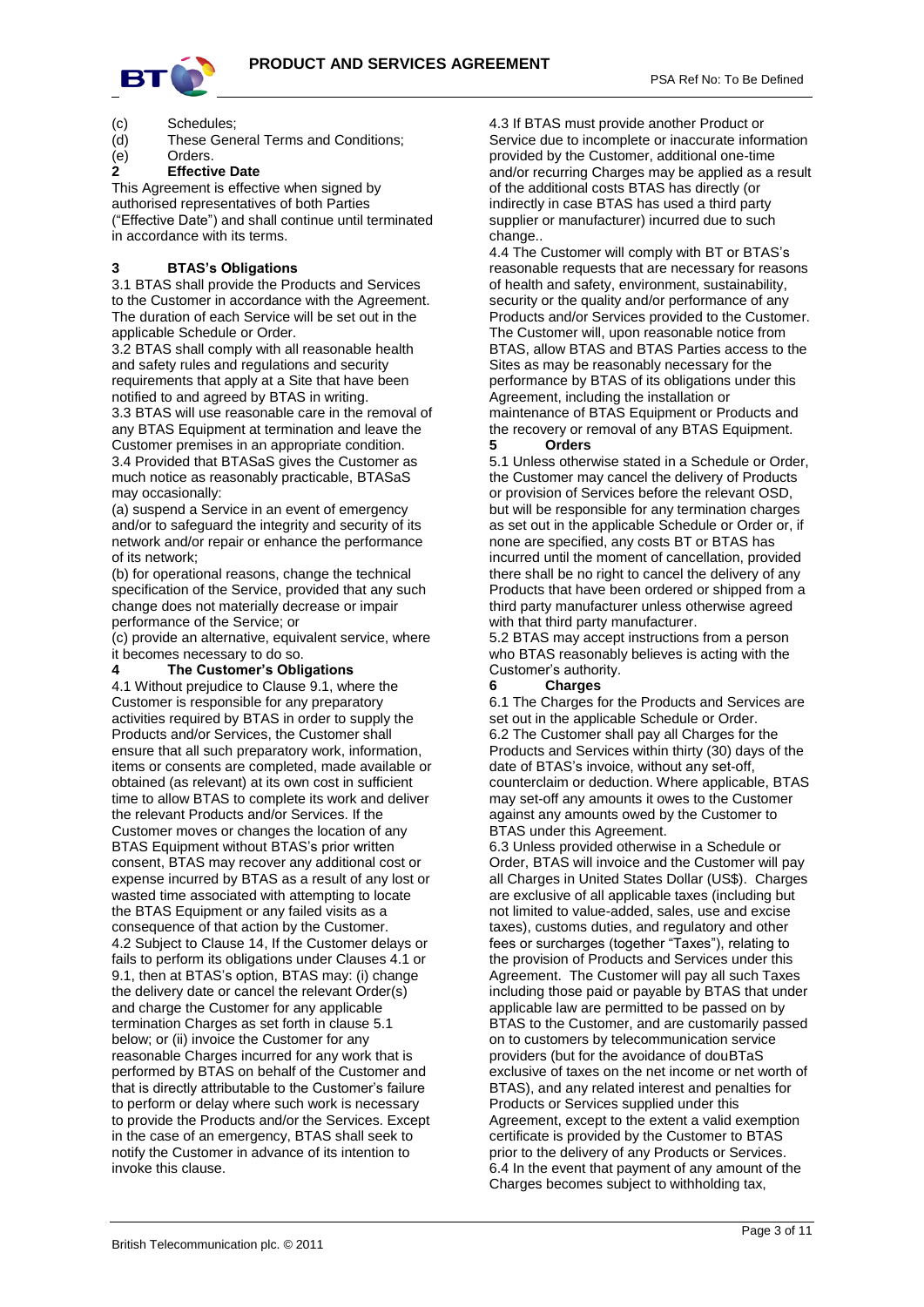

deduction, levy or similar payment obligation on sums due to BTAS, the Customer undertakes to pay to BTAS and/or indemnify BTAS for such additional amounts as are necessary in order that the net amounts received by BTAS after all deductions and withholdings shall be not less than what would have been received in the absence of any such requirement to make such deduction or withholding. Should the Customer withhold any amounts without first grossing up its payments, or indicate that it will do so, BTAS may gross up its Charges to reflect such withholding, or otherwise include such amounts on its invoices (resulting in BTAS being subject to tax by reference to the grossed up amount, whilst only receiving the net amount). In all cases, the Customer will provide BTAS free of charge with appropriate certificate(s) from the relevant authorities confirming the amount of the taxes, deduction, levies or similar payments withheld by the Customer.

6.5 The Customer will promptly, but in no event later than fourteen (14) days from the date of invoice, notify BTAS in writing of any disputed invoice, together with all information relevant to the dispute, including the account numbers, circuit identification, and trouble ticket numbers, if any, and an explanation of the amount disputed and the reasons. The Customer must pay all undisputed amounts in accordance with Clause 6.2 unless the disputed amount is less than 5% of the total invoice amount in which case the total invoice amount shall be due and payable by the due date. Disputes shall be resolved promptly and the resolved amount, if any, payable within fourteen (14) Business Days after resolution. Interest will accrue from the due date on subsequent payments of amounts withheld or credits on overpayments refunded. 6.6 Should the Customer initiate any change to the agreed billing arrangements (whether by assignment or otherwise) for the Products and/or Services, and such change results in additional administrative, billing, operational, Tax and/or withholding tax costs to BTAS and/or its Affiliates that they are unable to fully recover (including as a result of any impact with respect to how BTAS is able to bill for the Products and Services due to regulatory requirements), BTAS reserves the right to modify the Charges for such Products and Services accordingly, and the Customer agrees to

bear those additional costs. Such changed Charges shall be agreed in writing before the change in billing arrangements takes place.

6.7 Without prejudice to any other provision of this Agreement, BTAS reserves the right to treat failure to pay by the Customer as a material breach of this Agreement. If the Customer commits such material breach, BTAS's rights are set out in Clause 12. Additionally, BTAS reserves - subject to seven (7) days prior written notice to the Customer - the right to:

(a) restrict, suspend or terminate provision of the relevant Service or Order and BTAS shall be released from its obligations under this Agreement with respect to such Service or Order until any balance due is paid; paid or until such other material breach is remedied.

6.8 Unless otherwise agreed in writing, a failure by BTAS to include the Customer references on the invoice shall not constitute a valid reason by the Customer to withhold payment due under the invoice. The Customer shall make payment in accordance with Clause 6.2 and the instructions set out on the invoice, and where the Customer makes an aggregated payment in respect of more than one invoice, the Customer shall submit a remittance slip to show amounts paid in relation to each individual invoice.

6.9. BTAS shall have the right to forward or make available all invoices electronically in accordance with the applicable e-invoicing terms and conditions. As an alternative to the standard electronic invoicing, Customer may choose to notify BTAS that the Customer prefers to receive a paper invoice against the applicable paper invoicing Charges.

#### **7 Use of the Service**

7.1 Except as set out in Clause 17, the obligations of BT or BTAS under this Agreement are solely to the Customer and not to any third party. The Customer may use any Service for its own business purposes, provided that the Customer: (a) complies with, and ensures that any User complies with the terms of any applicable legislation and any licence applicable to the Customer in any country where the Service is provided; (b) shall remain responsible for: (i) access and use of the Service by Users; (ii) all Charges incurred in connection with the Services: and (iii) compliance with all terms and conditions of this Agreement by it and Users; (c) ensures that its list of Users is kept current, and that the Customer terminates access immediately for anyone who is no longer a User; and (d) complies with the provisions of any Software licences provided with or as part of the Service. Breach by the Customer of this Clause 7.1 shall constitute a material breach for the purposes of Clause 12.3. 7.2 The Customer shall keep harmless, defend and indemnify BTAS, its Affiliates and the BTAS Parties against any claims, losses, costs and liabilities arising from any claims by any third party, including Users, in connection with the use or misuse of the Product or Services in breach of Clause 7.1.

## **8 Connection of Customer Equipment to the Products and/or Services**

8.1 Except if such Services are explicitly ordered from BTAS, the Customer is responsible for the provision, installation, configuration, monitoring and maintenance of any Customer Equipment connected to the Service or used in connection with a Product. The Customer shall ensure that any the Customer Equipment connected to or used with the Product and/or Service is connected and used in accordance with any instructions and safety and security procedures applicable to the use of that Customer Equipment.

8.2 The Customer shall ensure that any Customer Equipment attached (directly or indirectly) to the Product and/or Service by the Customer is technically compatible with the Service and approved for that purpose under any applicable law or regulation. BTAS does not make any commitment with respect to the interoperability between the Product and/or Service and Customer Equipment. In the case of Products sold for the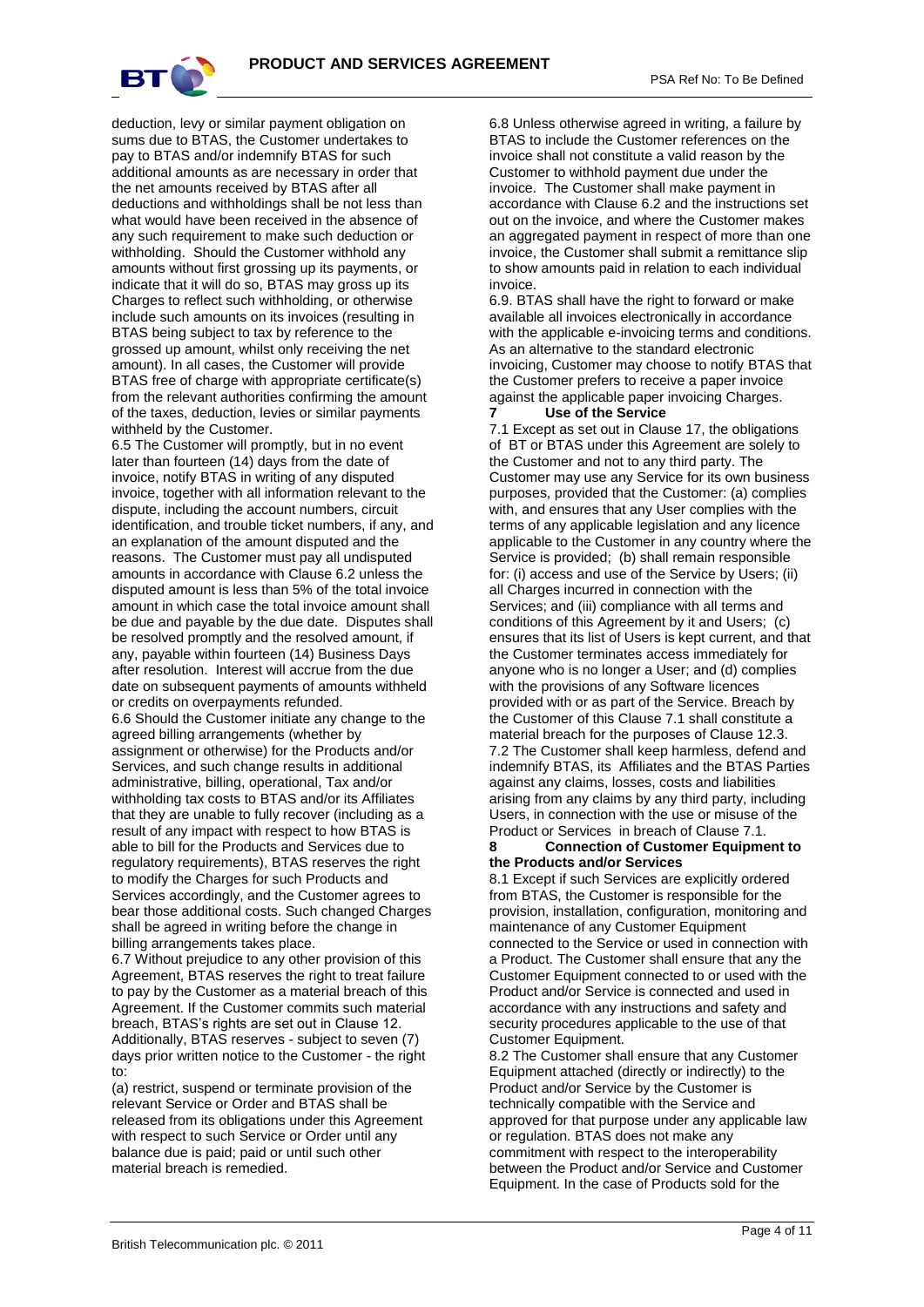

purpose of the Customer's use with the Service, the Customer may rely upon BTAS's representations as to such compatibility and compliance, as of the date

#### of provision. **9 BTAS Equipment and Products**

9.1 If BTAS is required to install any BTAS Equipment or Products at a Site, the Customer will, prior to installation and at its own expense: (a) oBTaSain all necessary consents, including consents for any necessary alterations to buildings and any consents required for the installation and use of any BTAS Equipment or the relevant Products over the Customer's network or at the Customer's Site;

(b) subject to Clause 3.2, permit access to BTAS and any BTAS Parties to the relevant Site as may be required by BTAS or BTAS Parties to install the BTAS Equipment or Products;

(c) provide a suitable and safe working environment, including all necessary trunking, conduits and cable trays, in accordance with the relevant installation standards;

(d) provide any electricity and telecommunication connection points required by BTAS;

(e) provide any openings in buildings required to connect such BTAS Equipment or Products to appropriate telecommunications facilities; (f) provide internal cabling between the BTAS

Equipment and any Customer Equipment, as appropriate; (g) take up or remove any fitted or fixed floor

coverings, ceiling tiles and partition covers in time to allow BTAS to undertake any necessary installation or maintenance Services and carry out afterwards any work that may be required to make good any cosmetic damage caused during the installation or maintenance Services; and

(h) ensure that any floor loading limits will not be exceeded.

The above actions must be completed in advance of any installation work by BTAS; otherwise the provisions in Clause 4.2 shall apply.

9.2 Risk of loss of the BTAS Equipment and Products will pass to the Customer upon delivery, whether or not the BTAS Equipment or Products have been installed. Title to Products sold under this Agreement shall pass to the Customer upon payment of the applicable Charges. In relation to a cross-country border supply of Products, title will pass to the Customer upon delivery to a common carrier in accordance with the Free Carrier Alongside 'FCA' named place of delivery shipping point (as that term is defined by Incoterms 2010). In no event will the carrier be deemed to be an agent of BTAS.

9.3 The Customer is responsible for the BTAS Equipment and must not move, add to, modify or in any way interfere with the BTAS Equipment, nor allow anyone else (other than someone authorised by BTAS) to do so. The Customer will be liable to BTAS for any loss of or damage to the BTAS Equipment, except where the loss or damage is due to fair wear and tear or is caused by BTAS or any BTAS Party.

9.4 Upon termination of this Agreement, if the Customer wishes to dispose of any Products, then it shall notify BTAS accordingly and allow BTAS to collect such Products if BTAS elects to do so. 9.5 In the event that the Customer fails to notify BTAS in accordance with Clause 9.4 and disposes of the Products itself, the Customer shall indemnify BTAS against all claims, losses, costs, expenses and liabilities (including any fines levied upon BTAS) incurred by BTAS as a result of the Customer's breach of that Clause. 9.6 The Parties agree that the UN Convention on

the Sales of Goods shall not apply to this Agreement.

## **10 Confidentiality**

10.1 BTAS and the Customer shall keep in confidence all Confidential Information oBTaSained under or in connection with this Agreement and will not disclose it to any party other than in confidence to (a) their employees or employees of their Affiliates; or (b) their professional advisors; or (c) in the case of BTAS, employees of their subcontractors, in each case only to those who have a need to know such Confidential Information and to the extent necessary for performance of this Agreement or the use of the Service and/or Product.

10.2 This Clause 10 shall not apply to information that is: (a) in the public domain other than in breach of this Agreement; (b) in the possession of the receiving Party before such divulgence has taken place; (c) oBTaSained from a third party who is free to divulge the same; or (d) developed by the receiving party independently of and without access to Confidential Information oBTaSained under this Agreement.

10.3 If either BTAS or the Customer receives a demand from a lawful authority, regulatory authority or court to disclose any Confidential Information provided to it by the other, it may comply with such demand if it has (a) satisfied itself that the demand is lawful; (b) where possible, given the other party the maximum written notice permissible under the demand in which to make representations; and (c) marked the required information as the Confidential Information of the other party.

10.4 The receiving Party must, for a period of three (3) years following the termination of this Agreement, comply with this Clause 10 with respect to Confidential Information it receives under this **Agreement** 

10.5 The receiving Party shall return or destroy any Confidential Information upon the request of the disclosing Party.

10.6 The Parties acknowledge that a violation of this Clause 10 may cause irreparable harm to the disclosing Party, for which monetary damages would be inadequate, and injunctive relief may be sought for a breach of this Clause 10.

### **11 Intellectual Property Rights**

11.1 All IPR of either Party either pre-existing or created by either Party during or arising from the performance of this Agreement shall remain the absolute property of that Party or its licensors. 11.2 Without prejudice to any open source software licence terms, which terms shall apply independent of this licence grant:

(a) BTAS grants the Customer a non-transferable and non-exclusive licence to use in object code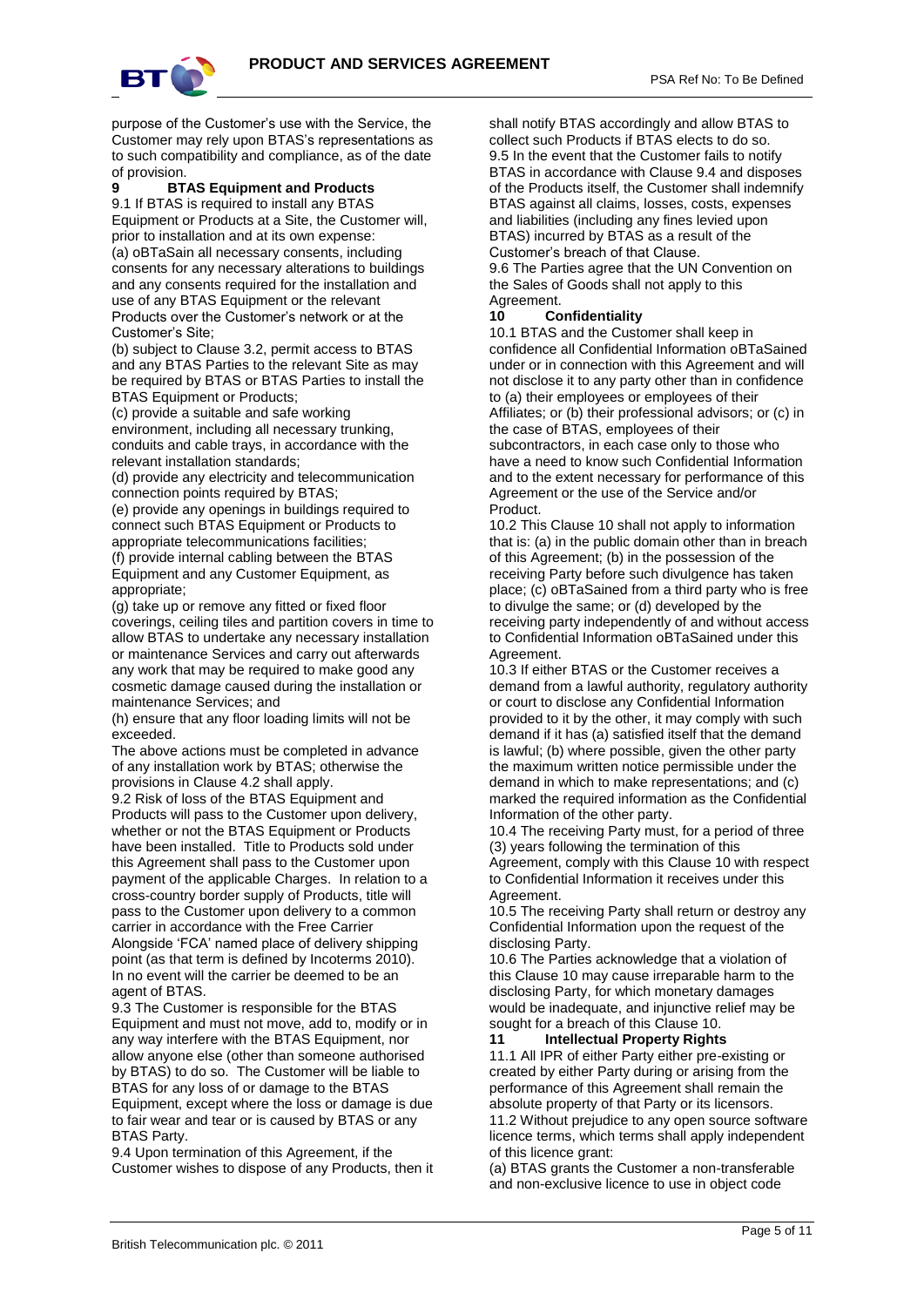

form, all Software and associated documentation that may be supplied by BTAS, subject to the Customer's compliance with the Agreement, any third party terms and conditions that apply to the use of the Software, and associated documentation, solely as necessary for receipt or usage of the Products or Services; and

(b) The Customer undertakes not to copy, decompile or modify or reverse engineer any Software or knowingly allow or permit anyone else to do so, except as expressly permitted by BTAS in writing or otherwise provided at law. 11.3 The term of any licence granted by BTAS under Clause 11.2 is coterminous with the term for the Service with which the Software is associated or in relation to which any Product is supplied. 11.4 Excluding any open source Software that may be made available by BTAS to the Customer in connection with the delivery of the Services, BTAS will indemnify the Customer against all third party claims and proceedings arising from infringement of any third party's IPR by the Customer's receipt of any Services only to the extent that the Customer promptly notifies BTAS in writing of any such claim, that BTAS is given immediate and complete control of any such claim, that the Customer does not make any public statements related to the claim or in any way prejudice BTAS's defence of such claim, and that the Customer gives BTAS all reasonable assistance with such claim. All costs incurred or recovered in such negotiations, litigation, and settlements shall be for BTAS's account. 11.5 The indemnity set out in Clause 11.4 shall not apply to claims or proceedings arising from: (a) use of any BTAS Equipment, Products, Services or any Software in conjunction or combination with other equipment or software or any other service not supplied by BTAS; (b) any unauthorised alteration or modification of the Service, Product or any Software; (c) Content, designs or specifications supplied by or on behalf of The Customer; or (d) use of the Service, any Product or any Software other than in accordance with this Agreement. 11.6 The Customer will indemnify and hold BTAS harmless against all such claims, losses, costs and liabilities arising from the matters set out in Clause 11.5 (a), (b), (c) and (d) above that are attributable to the Customer or its agents or Users and will, immediately upon notification of any such claim by BTAS, cease any activity that gave rise to the claim. 11.7 If any Product or Service becomes, or BTAS believes it is likely to become, the subject of a claim of infringement of any IPR as referred to in Clause 11.4, BTAS, at its option and expense, may: (a) secure for the Customer a right of continued use; or (b) modify or replace the Product or Service so that it is no longer infringing, provided that such modification or replacement shall not materially affect the performance of the Product or Service. 11.8 The indemnity in Clause 11.4 sets out the Customer's sole and exclusive remedy for claims of infringement of intellectual property rights. **12 Termination of Service and the** 

# **Agreement**

12.1 Subject to any Minimum Period of Service that may apply and unless otherwise specified in a Schedule or Order, either Party may terminate any

Service at any time by giving ninety (90) days' written notice to the other; provided, however, that where the Customer exercises its rights under this Clause 12.1, the Customer shall be liable for payment to BTAS of any outstanding Charges and any applicable termination Charges as set out in the applicable Schedule or Order.

12.2 Termination of any individual Service or Order will not affect the Parties' rights and obligations with regard to any other Service or Order.

12.3 Either Party may immediately by notice terminate any affected Order(s) if one of the following events occurs: (a) the other Party commits a material breach and has failed to rectify the breach within thirty (30) days after the terminating Party has given its notice of default;

(b) an event as set out in Clause 14 prevents the performance of the whole or a substantial part of the other Party's obligations in relation to that Service or Product for a continuous period of thirty (30) days after the date on which it should have been performed;

(c) any governmental or regulatory authority with competence and/or jurisdiction over the Parties decides that the provision of the relevant Service or Product under this Agreement is contrary to existing laws, rules or regulations or any decision, law or other official governmental order makes the provision of the Products or Service illegal. In such case no damages shall be due;

(d) any of the authorisations or regulatory formalities required was or is not oBTaSained, is withdrawn or is no longer valid for whatever reason; or

12.4 A party may immediately by notice terminate this Agreement if the other Party is the subject of a bankruptcy order, or becomes insolvent, or makes any arrangement or composition with or assignment for the benefit of its creditors, or if any of its assets are the subject of any form of seizure, or goes into liquidation, either voluntary (otherwise than for reconstruction or amalgamation) or compulsory or if a receiver or administrator is appointed over its assets (or the equivalent of any such event in the jurisdiction of such other Party).

12.5 Upon termination of this Agreement for any reason other than for cause, all Orders that have been executed prior to the date of termination shall remain unaffected and continue in full force and effect until termination or expiry of each Order in accordance with the terms of that Order.

12.6 Upon termination of this Agreement (including any affected Order executed under it): (a) the rights of the Parties accrued up to the date of such termination shall remain unaffected; and (b) The Customer shall co-operate fully with BTAS to recover any BTAS Equipment.

12.7 In the event of termination of this Agreement or any Order by BTAS for material breach by the Customer, BTAS shall be entitled to all termination Charges from the Customer as if the Customer had terminated for convenience at that point in time, as set out in the applicable Schedule(s or Order(s) and any costs for recovery of any BTAS Equipment as may be specified in the applicable Schedule, Order or as otherwise notified by BTAS to the Customer.

**13 Limitation of Liability**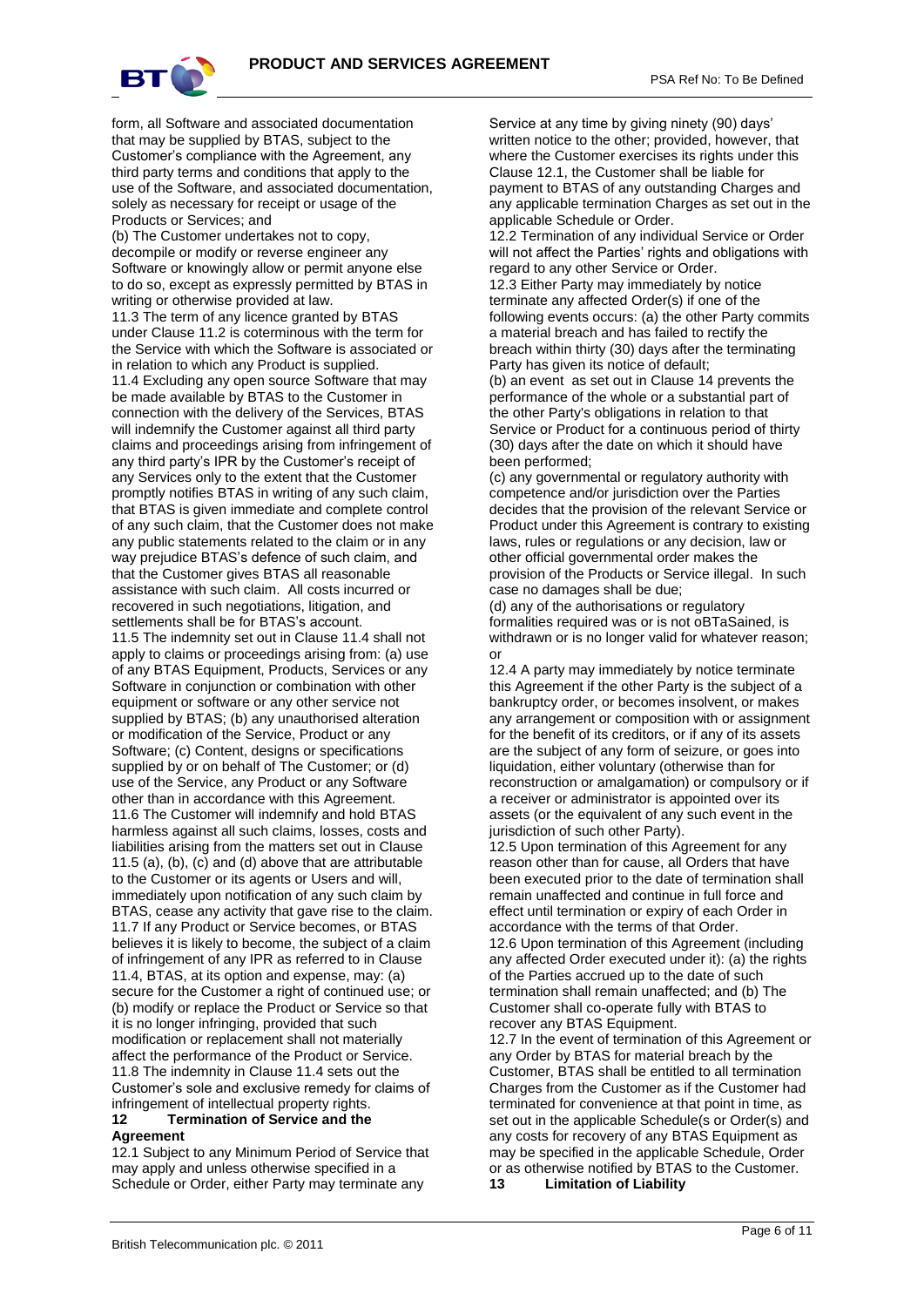

13.1 Neither Party excludes or restricts in any way its liability for death or personal injury resulting from its own negligence or the negligence of its employees or agents acting in the course of their employment or agency or for fraudulent misrepresentation.

13.2 Subject to Clause 13.1, neither Party shall be liable to the other, whether in contract, tort, under statute or otherwise howsoever arising under or in connection with this Agreement (including in each case negligence): (a) any loss of profits, business, contracts, anticipated savings, reputation, opportunity, goodwill (including pecuniary losses arising from loss of goodwill), or revenue; (b) any loss incurred as a result of business interruption, expenditure of time by personnel or wasted expenditure; (c) any loss or corruption or destruction of data (except if it was expressly part of the BTAS Service); (d) any special, indirect or consequential loss or damage whatsoever; and/or (e) any loss arising from the transmission of viruses (except if it was expressly part of the BTAS Service), in all cases set out in this Clause 13.2, whether or not that Party was advised in advance of the possibility of such loss or damage. 13.3 Subject to any other limitations of liability that are set out in the relevant Schedule, if a Party is in breach of any obligations hereunder, or if any other liability however arising, whether deliberate or unintentional (including liability for negligence or breach of statutory duty) arises in connection with an Order or with these General Terms and Conditions, then, subject to Clauses 13.1 and 13.2 of this Agreement, such Party's liability to the other Party shall be limited to US\$ 1,000,000 for any one event or series of connected events and to US\$ 2,000,000 for all events (connected or unconnected) in any period of twelve (12) consecutive months; provided, however, that any remedies contained in any Service Level Agreement shall be the sole and exclusive remedies for any failure to meet the performance obligations under that Service Level Agreement. 13.4 BTAS shall implement reasonable precautions to prevent any unauthorized access by third parties to any part of the telecommunications network used to provide the Services to the Customer, but BTAS shall not be liable for any loss or damage sustained by the Customer in the event of any unauthorized access in spite of BTAS's reasonable precautions **14 Force Majeure: Matters Beyond the Reasonable Control of Either Party**

14.1 Neither Party shall be liable for failure or delay in the performance of its obligations caused by or resulting from force majeure, which shall include, but not be limited to, events that are unpredictable, unforeseeable or irresistible, such as any extremely severe weather, flood, landslide, earthquake, storm, lightning, fire, subsidence, epidemic, acts of terrorism, biological warfare, outbreak of military hostilities (whether or not war is declared), riot, explosions, strikes or other labour unrest, civil disturbance, sabotage, expropriation by governmental authorities and any other act or any event that is outside the reasonable control of the concerned Party.

14.2 BTAS will have no liability to the Customer for failure to supply the Service or a Product if (a) a third person is unable or refuses to supply or delays supplying a service or product to BTAS and there is no alternative available to BTAS at reasonable cost; or (b) BTAS is prevented by legal or regulatory restrictions from supplying the Service or a Product. **15 Dispute Resolution**

The Parties will use all reasonable efforts to amicably resolve any dispute. The Parties will, at a minimum, use the following the procedure in the event a dispute arises with respect to any aspect of this Agreement. Upon written notification by one Party to the other that a dispute exists, working level managers of the respective Parties will attempt in good faith to work out a resolution within thirty (30) days following the day of written notification of a dispute. If an agreement cannot be reached by the end of the aforementioned period, the Parties shall prepare a document containing information that is designed to assist resolution of the dispute containing what has been agreed and what remains in dispute between them. No later than two weeks thereafter, or at some other time as mutually agreed by the Parties, representatives of the Parties at Vice President level or above shall meet to further attempt to resolve the matter or to agree on a course of action to resolve the matter. Such course of action may include use of formal dispute resolution processes, including but not limited to non-binding mediation. In the event that the Parties are unable to resolve the matter or agree on a course of action at this executive level within thirty (30) days, all disputes arising out of or in connection with this Agreement shall be finally settled under the Rules of Commercial Conciliation and Arbitration of the Dubai Chamber of Commerce and Industry (the **Rules**) by an arbitrator appointed by the Parties or in default in accordance with the said Rules. The arbitral tribunal shall consist of a sole arbitrator unless the Parties decide otherwise.

The law to be applied to the merits of the Dispute will be the law of England applicable therein. Despite any regulation in the Rules, the arbitrators may not limit, expand or otherwise modify the terms of this Agreement. The arbitrators shall not have the authority to award punitive or other noncompensatory damages to either Party. The arbitrators shall not have a power to award any damages in excess of the limits set forth in this Agreement. Any award of the arbitrators shall be in writing and shall state the detailed reasons for the award. Each Party shall bear its own arbitration costs and expenses and equally share any neutral costs of arbitration.

The seat of the arbitration shall be London-England. The award of the arbitrator shall be final and binding on both Parties.

The arbitration proceedings shall be confidential. The Parties, their representatives, other participants and arbitrators shall hold the existence, content and results of arbitration in confidence.

The language of the arbitration shall be English. Pending the outcome of any proceedings under this Clause, neither Party shall suspend performance (in whole or in part) of any of its obligations under this Agreement.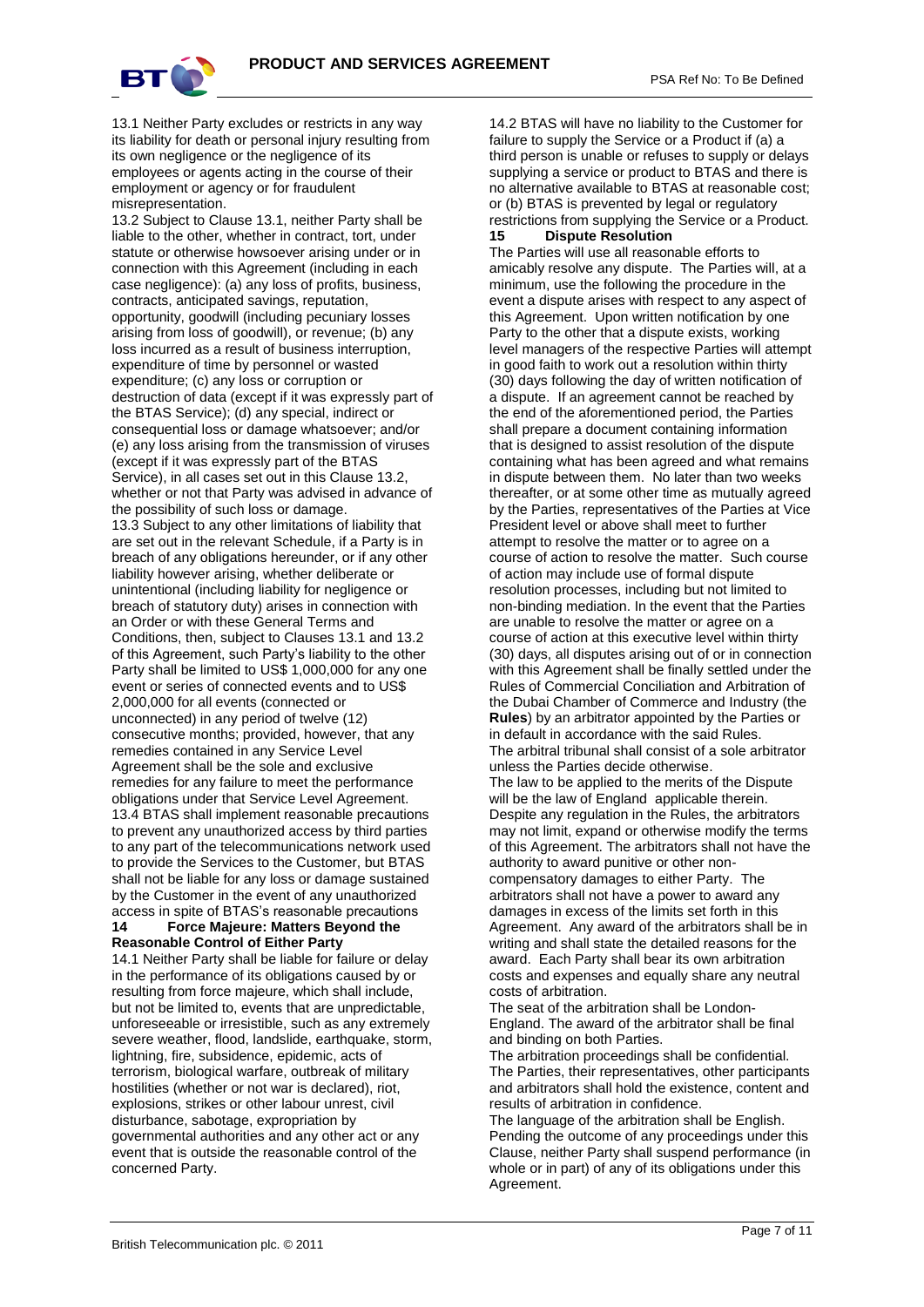

Nothing contained herein shall preclude either Party from seeking equitable relief at any time in a court having jurisdiction under the terms of this Agreement in the event that a risk of imminent harm to that Party exists and no appropriate remedy for such harm exists under the Agreement.

### **16 Notices**

16.1 Except for notices given in accordance with Clause 3.5, all notices given under this Agreement shall be in writing, in the English language, , and shall be sent by prepaid post or facsimile to: (a) the other Party to an Order at the address or fax number set out on the Order; (b) the other Party to these General Terms and Conditions at the address or fax number set out on the cover page; or (c) either the Party or any other addressee at any other address that a Party has given to the other for that purpose.

16.2 Notices given under this Agreement are deemed to be given by the sender and received by the addressee: (a) if sent by prepaid post, three (3) Business Days from and including the date of postage; or (b) if sent by facsimile, when transmitted to the addressee; but if transmission is on a day that is not a Business Day or after 4 p.m in the addressee's time zone, it is deemed to be duly given and received on the next Business Day.<br>17 **Assignment/Subcontracting** 

#### **17 Assignment/Subcontracting**

17.1 Either Party reserves the right to assign all or part of this Agreement at any time to any Affiliate, subject to providing the other Party prior written notice of such assignment. Any assignment to a party other than an Affiliate requires the prior written agreement of the other Party.

17.2 This Agreement will be binding on, and inure to the benefit of, the Parties and their successors and permitted assigns.

17.3 BTAS may subcontract the performance of any of its obligations under this Agreement, but without relieving BTAS from any of its obligations to the Customer. The Customer agrees and understands that it may need to interact directly with such BTAS Party for ordering, provisioning or maintaining the Products or Service as directed by BTAS.

17.4 The Parties acknowledge and agree that the BTAS Affiliates and Customer Affiliates may agree to enter into Schedules or Orders under this PSA for the provision of Products and/or Services in any country or region outside of Finland, and that in all such cases, upon execution of that Schedule or Order: (a) the provision of that Product and/or Service shall be deemed subcontracted by BTAS to that BTAS Affiliate, (b) the Parties shall have been deemed to have assigned the benefit received under this Agreement to their respective Affiliates in accordance with clause 17.1, and (c) the Parties are the only persons who may enforce any and all rights arising out of or in connection with this Agreement and shall have sole conduct of all claims and/or proceedings involving any of their respective Affiliates.

17.5 In respect of the provision of Service in some countries such as the United States of America the following additional provisions will apply: (a) the Customer agrees that on signature of this Agreement the part of this Agreement relating to Service in such country(ies) is assigned to the

relevant local BTAS Affiliate; and (b) the Customer acknowledges in such event that any claims or disputes relating to this Agreement, including any part of the Service assigned must be made against BTAS and not to the respective local BTAS Affiliate. **18 Governing Law and Jurisdiction**

Unless otherwise agreed in writing, this Agreement and any claims or disputes arising out of, relating to or in connection with it, shall be governed exclusively by the laws of England. **19**

## **Miscellaneous Provisions**

**19.1 Publicity**: Neither Party may publish or use any advertising, sales promotions, press releases, announcements, or other publicity that relates to this Agreement or that uses the trademark, service mark, trade name, logo or other indicia of origin of the other Party or its Affiliates in connection with this Agreement or any Products or Services provided under this Agreement, without the prior written approval of the other Party which shall not unreasonably be withheld.

**19.2 Customer Satisfaction Surveys**: Each Party agrees to co-operate with the reasonable requirements of the other Party in relation to customer satisfaction surveys organised by or on behalf of that Party.

### **19.3 Data Protection:**

19.3.1 Terms used in this provision are as defined in the Data Protection Directive (95/46/EC). The Parties agree and acknowledge that the Customer is the controller and BTAS is the processor in respect of any personal data contained in the Customer's data and processed by BTAS under this Agreement. BTAS will only process this personal data to the extent necessary to deliver the Services or in accordance with the instructions of the Customer. At all times, both Parties will comply with their respective obligations under applicable data protection and privacy legislation.

19.3.2 The Customer shall provide sufficient notice to, and oBTaSain sufficient consent and authorisation, under applicable laws, from the data subjects to permit the processing of the personal data by the Customer and BTAS, their respective Affiliates and BTAS Parties as contemplated by this Agreement. The Customer agrees that BTAS will not be liable for any complaint, claim or action brought by a data subject arising from any action or omission by BTAS to the extent that such action or omission resulted from any failure by the Customer to comply with this Clause 19.3 and the Customer shall indemnify, hold harmless and defend BTAS from and against any claims or actions brought against BTAS arising out of such failure.

# **19.4 Legal and Regulatory Compliance:**

19.4.1 Each Party will comply with all laws and regulations that apply to its activities under this Agreement, including any that apply to the Products and Services provided under this Agreement. 19.5 Anti-Corruption and Bribery Act Compliance: In connection with any actions or activities associated with this Agreement or in connection with the relationship between the Parties, neither Party shall engage in any unlawful trade practices or any other practices that are in violation of any applicable laws such as the U.S. Foreign Corrupt Practices Act or the U.K. Bribery Act of 2010 that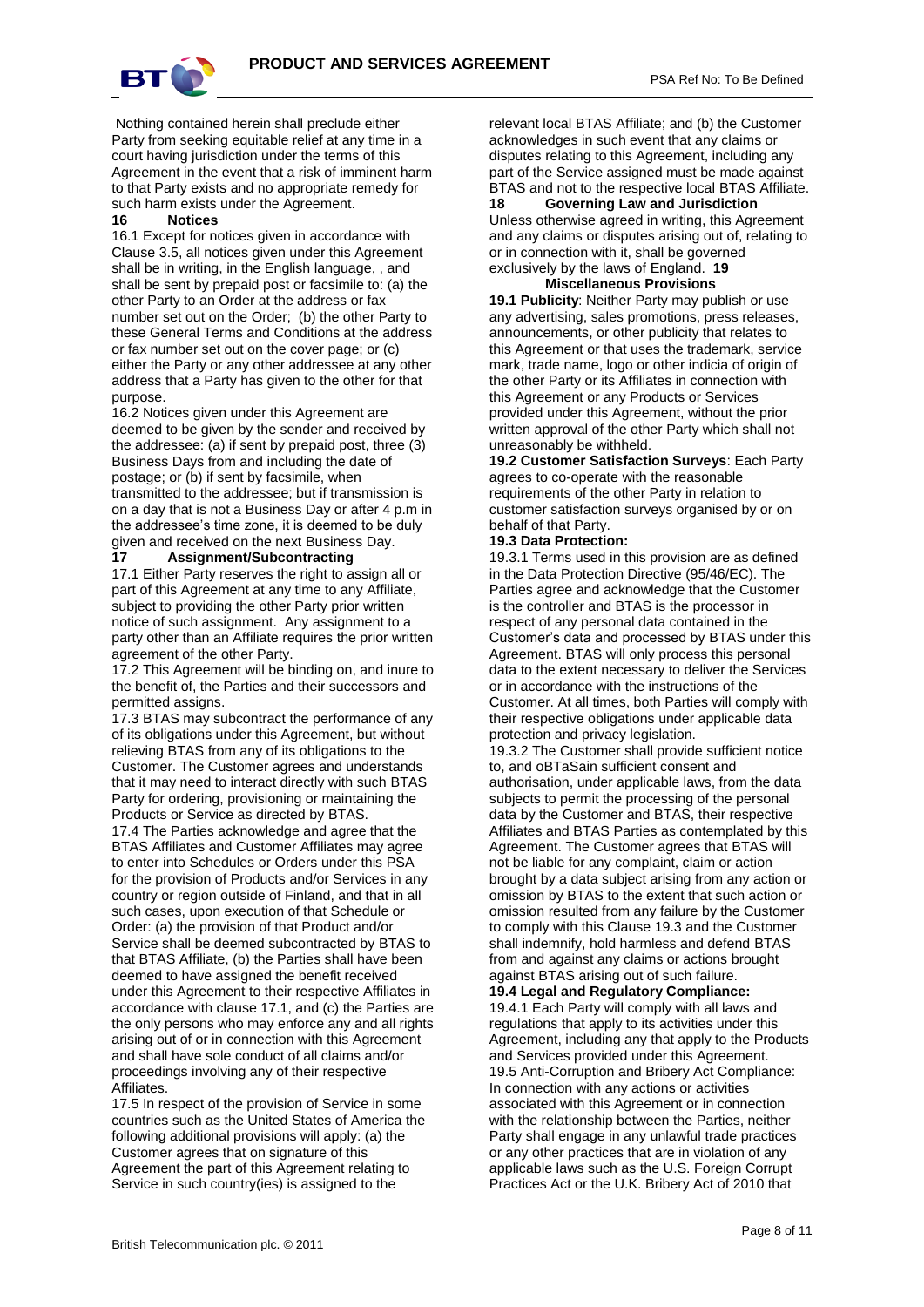

prohibits bribery or similar activity. Each Party shall ensure that neither it nor its Affiliates, subcontractors and agents: either directly or indirectly, seek, receive, accept, give, offer, agree or promise to give any money, facilitation payment, or other thing of value from or to anyone (including but not limited to government or corporate officials or agents) as an improper inducement or reward for or otherwise on account of favorable action or forbearance from action or the exercise of influence; or fail to establish appropriate safeguards to protect against such prohibited actions. Each Party shall, upon request from the other Party, provide evidence of the steps being taken to avoid prohibited actions, including the establishment of policies, practices, and/or business controls with respect to these laws. To the extent permitted by the relevant authority, each Party shall promptly inform the other Party of any official investigation with regard to alleged breaches of the above laws that are related in any way to this Agreement.

**19.6 Export Control:** The Parties acknowledge that Products, Software, and technical information (including, but not limited to, service, technical assistance and training) provided under this Agreement may be subject to export laws and regulations of other countries, and any use or transfer of the such Products, Software, and technical information must be in compliance with all applicable regulations and international trade sanctions. The Parties will not use, distribute, transfer, or transmit the Products, Software, or technical information (even if incorporated into other products) except in compliance with all applicable export regulations and trade sanctions. If requested by either Party, the other Party also agrees to sign written assurances and other export-related documents as may be required to comply with all applicable export regulations.

**19.7 UK Regulatory Compliance**: Where Regulated Service(s) are to be provided within the UK under this Agreement, the terms and conditions and prices for Regulated Service are published on BTAS's website at www.BTaS.com and may be amended by BTAS from time to time. For the avoidance of douBTaS, the terms and conditions and prices published on BTAS's website for Regulated Service, and any amendments thereto, shall govern the provision of Regulated Service to the exclusion of all other terms and conditions and prices in this Agreement. If BTAS is required in order to comply with law or regulation to modify the Service or amend the terms and conditions or prices, BTAS reserves the right to do so and notify the Customer as soon as possible of any such modification and any terms and conditions (including Charges) associated with such modification, except in the case of Regulated Service where any such changes will be published as set out in this clause. If a legal or regulatory intervention or ruling of any sort prevents the accomplishment of the purpose of this Agreement, the Customer and BTAS shall immediately commence good faith negotiations to explore whether a similar economic effect can be oBTaSained consistent with the applicable legal or regulatory requirements. The delay or failure by

BTAS to perform any of its obligations under this Agreement that is caused by or materially contributed to by a restriction of a legal or regulatory nature that affects, wholly or partly, the provision of the Service, shall not constitute a breach of this Agreement.

**19.8 Non-UK Regulatory Compliance**: Where Regulated Service(s) are to be provided outside of the UK under this Agreement, the Parties shall comply with the terms and conditions and prices, if applicable, of any applicable tariffs, regulations, or statutes. In the event of changes to such tariffs, regulations, or statutes during the term of any Order for such Regulated Services, such changes shall be effective pursuant to their terms. If a legal or regulatory intervention or ruling of any sort prevents the continued provision of any Regulated Service or materially changes the Regulated Service so that it is no longer consistent with the purpose of this Agreement, BTAS shall promptly commence good faith discussions with the Customer on any alternative Service or on any appropriate migration away from that Regulated Service so as to minimize any disruption to the Customer.

19.9 Where BTAS acts as Customer's Agent for Third Party Service: It may be necessary in certain jurisdictions, including for regulatory, licensing, tax or mutually agreed business reasons, for the Customer to oBTaSain the Service, or part of the Service, directly from a third party service provider under a separate agreement. Where BTAS manages such agreement on behalf of the Customer, it will only do so as an agent of the Customer whereby BTAS's responsibility will be limited to performance of the specific obligations as set out in the applicable Schedule, and BTAS will not assume any liability under such agreement. 19.10 **Capacity**: Each Party warrants that it has the necessary rights, licences and permissions to enter into and perform its obligations under this Agreement.

19.11 **Rights of Third Parties**: This Agreement does not create any right enforceable by any party who is not the Customer or BTAS ("Third Party") under the Contracts (Rights of Third Parties) Act 1999 but this does not affect any right or remedy of a Third Party which exists or is available apart from that Act.

**19.12 Inducement**: The Parties acknowledge and agree that they have not been induced to enter into this Agreement by any representation, warranty or other assurance not expressly incorporated into the agreement, except that nothing in this clause shall limit or exclude any liability for fraud.

**19.13 No Waiver:** Except as otherwise specifically provided in this Agreement, no failure to exercise, or delay in exercising, any right, power or privilege set out in this Agreement will operate as a waiver of any right, power or privilege.

**19.14 Severance**: If any provision of this Agreement is held to be invalid or unenforceable, it will be severed from this Agreement, the remaining provisions will remain in full force and effect, and the Parties will use reasonable endeavours to promptly negotiate a replacement in good faith. **19.15 Survival of Obligations**: The Parties' rights and obligations, whose nature is such that they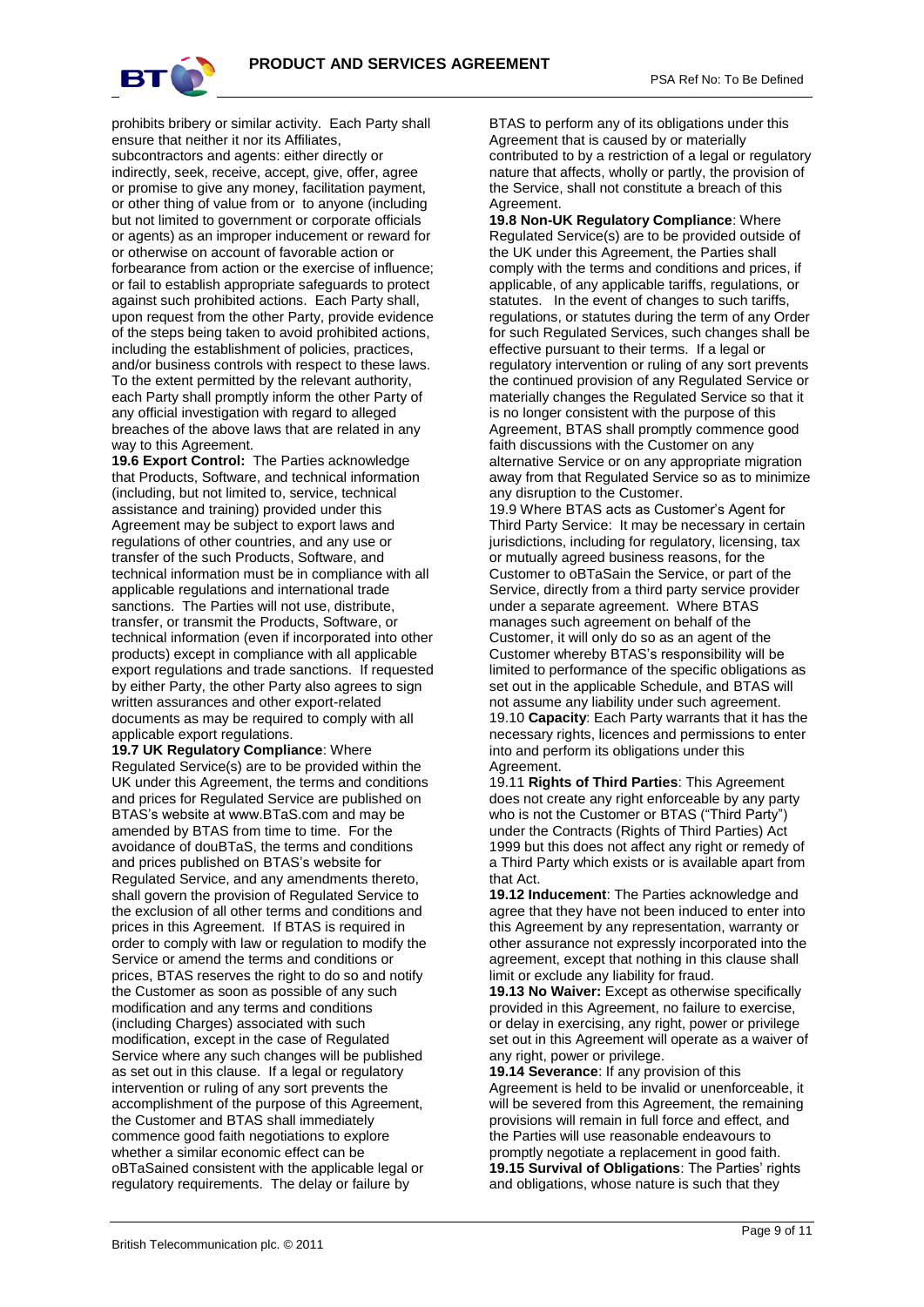

PSA Ref No: To Be Defined

should continue beyond the termination of this Agreement, shall survive termination of this Agreement.

**19.16 Entire Agreement:** This Agreement supersedes all prior oral or written understandings and/or representations between the Parties (unless specifically incorporated into this Agreement) and constitutes the entire agreement with respect to its subject matter. This Agreement may not be amended, modified or supplemented except by a document in writing signed by authorised representatives of both Parties executing these General Terms and Conditions. The Parties to an Order may amend, modify or supplement the terms of that Order by a document in writing executed by authorised representatives of both Parties to that Order.